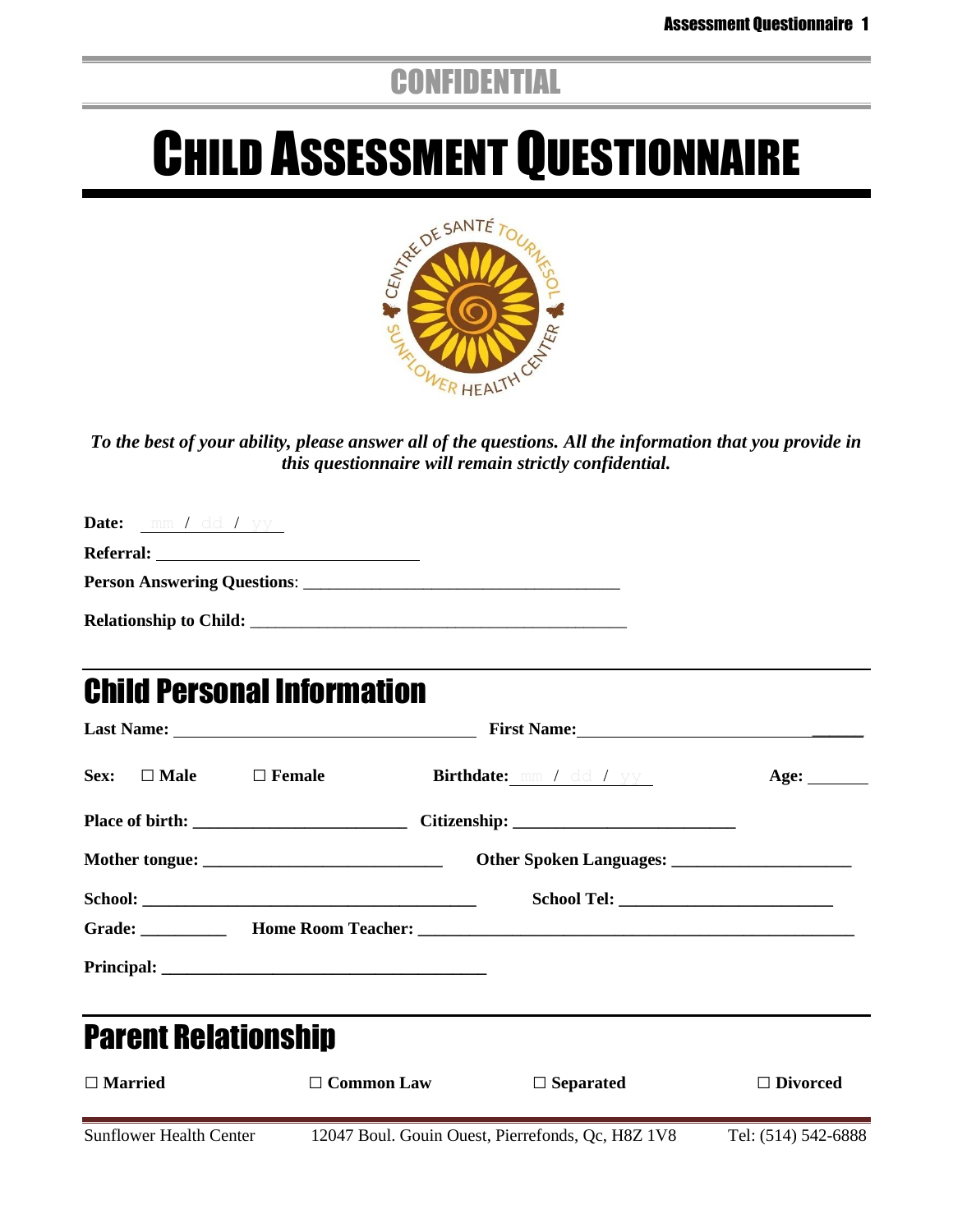# Parent Information

## Mother

| <b>Father</b>         |                                                                                                                                                              |                                        |  |  |  |  |  |  |
|-----------------------|--------------------------------------------------------------------------------------------------------------------------------------------------------------|----------------------------------------|--|--|--|--|--|--|
|                       |                                                                                                                                                              |                                        |  |  |  |  |  |  |
|                       |                                                                                                                                                              |                                        |  |  |  |  |  |  |
|                       |                                                                                                                                                              |                                        |  |  |  |  |  |  |
|                       |                                                                                                                                                              |                                        |  |  |  |  |  |  |
|                       |                                                                                                                                                              |                                        |  |  |  |  |  |  |
| <b>Family History</b> | Is this child closer to one parent than the other? NO<br>Has this child ever experienced any parental separations, divorces, or death?                       | If yes, which?<br><b>YES</b><br>NO YES |  |  |  |  |  |  |
|                       |                                                                                                                                                              |                                        |  |  |  |  |  |  |
|                       | How often does the other parent see this child? (Check one)<br>$\Box$ Weekly or More Often $\Box$ Once or Twice a Month $\Box$ Few Times a Year $\Box$ Never |                                        |  |  |  |  |  |  |
|                       |                                                                                                                                                              |                                        |  |  |  |  |  |  |
|                       |                                                                                                                                                              |                                        |  |  |  |  |  |  |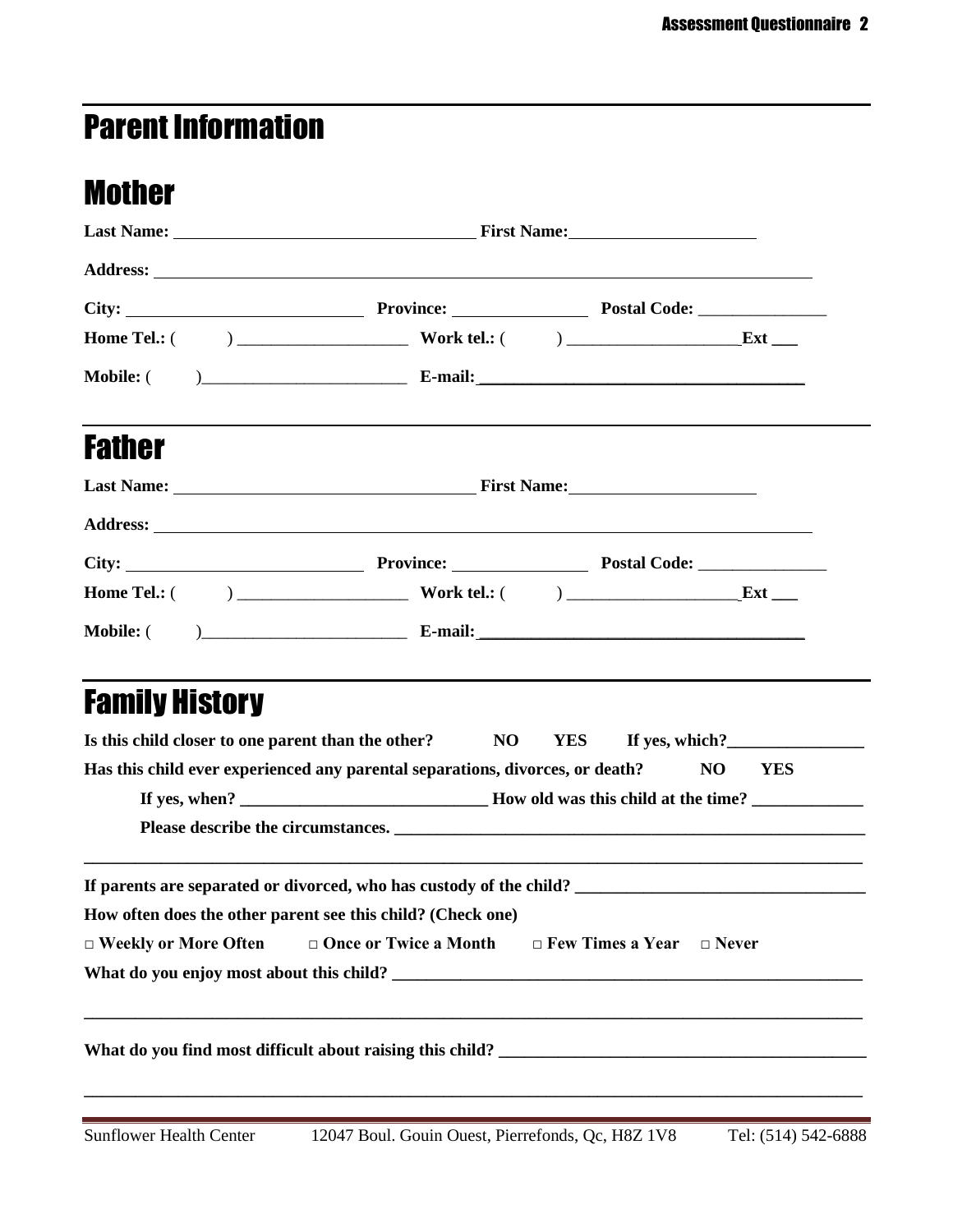## Presenting Problems

#### **In your opinion, why are you seeking help for this child?**

*Describe as much detail as possible, including what exactly the problem is, who it involves, when it began, what else was going on in the child's life at that time, how frequently it occurs, what bothers you most about it etc…*

**What do you expect out of this therapy? What are your goals?**

# **Stresses**

**List what you think are the Top 3 stresses in your child's life right now.**

**1. 2. 3.**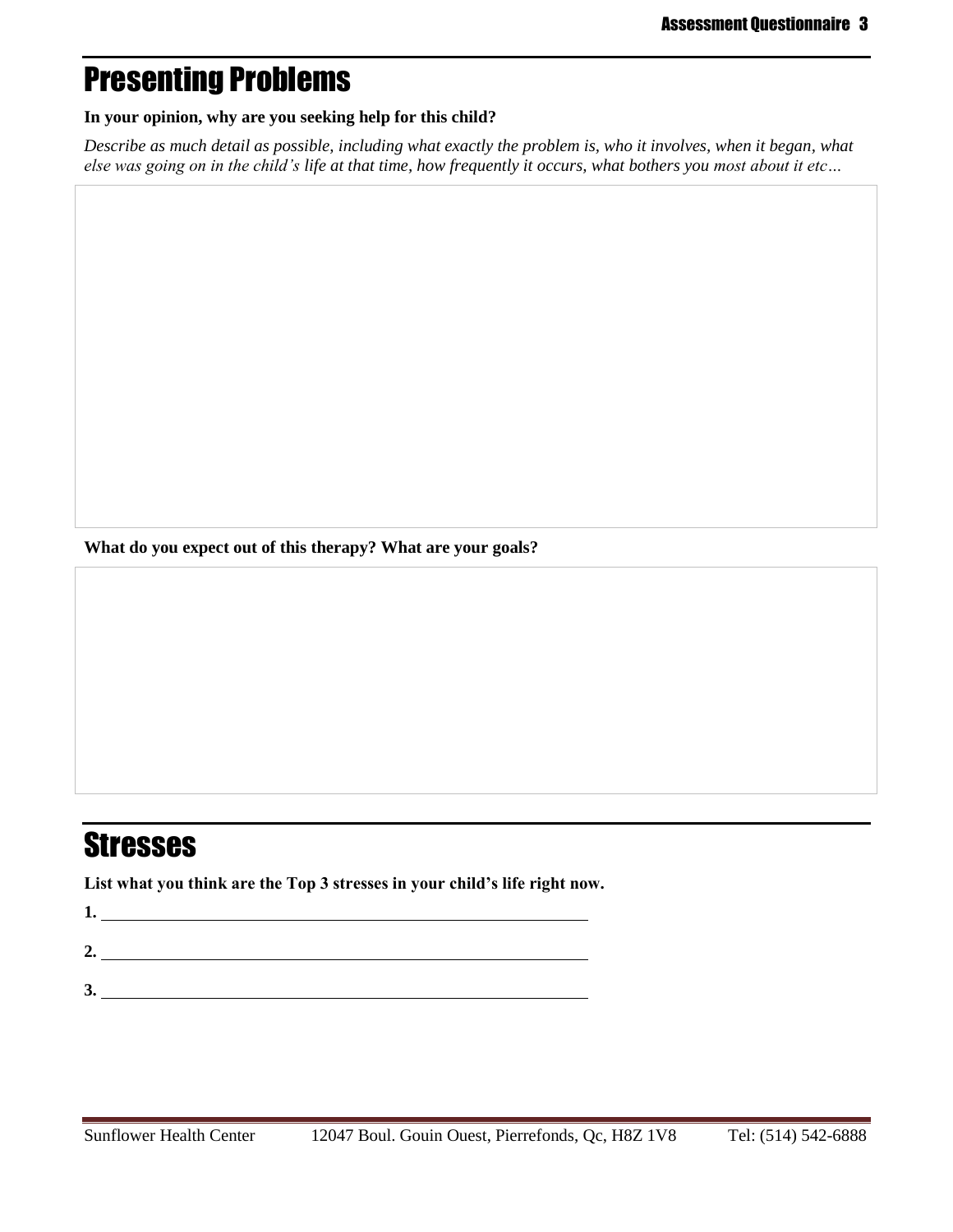## **Symptoms**

**What symptoms has the child been displaying lately?**

| <b>Symptom</b>                                    | Yes    | $\mathbf{N}\mathbf{o}$ | <b>Comment</b> |
|---------------------------------------------------|--------|------------------------|----------------|
| Hyperactive behavior                              | $\Box$ | $\Box$                 |                |
| Lack of Attention                                 | $\Box$ | $\Box$                 |                |
| <b>Memory Lapses</b><br>(Short-term or Long-term) | $\Box$ | $\Box$                 |                |
| Defiance of Parent<br>/Teacher                    | $\Box$ | $\Box$                 |                |
| Anger /Tantrums                                   | $\Box$ | $\Box$                 |                |
| Social avoidance                                  | $\Box$ | $\Box$                 |                |
| Aggressive Behavior                               | $\Box$ | $\Box$                 |                |
| Headaches or Migraines                            | $\Box$ | $\Box$                 |                |
| Insecurity/Fears of being<br>alone                | $\Box$ | $\Box$                 |                |
| Academic Problems                                 | $\Box$ | $\Box$                 |                |
| Fatigue                                           | $\Box$ | $\Box$                 |                |
| Fears/Phobias                                     | $\Box$ | $\Box$                 |                |

# Education and School

**Current Grade: \_\_\_\_\_\_\_\_\_\_ Current School: \_\_\_\_\_\_\_\_\_\_\_\_\_\_\_\_\_\_\_\_\_\_\_\_\_\_\_\_\_\_\_\_\_\_\_\_\_\_\_\_\_\_**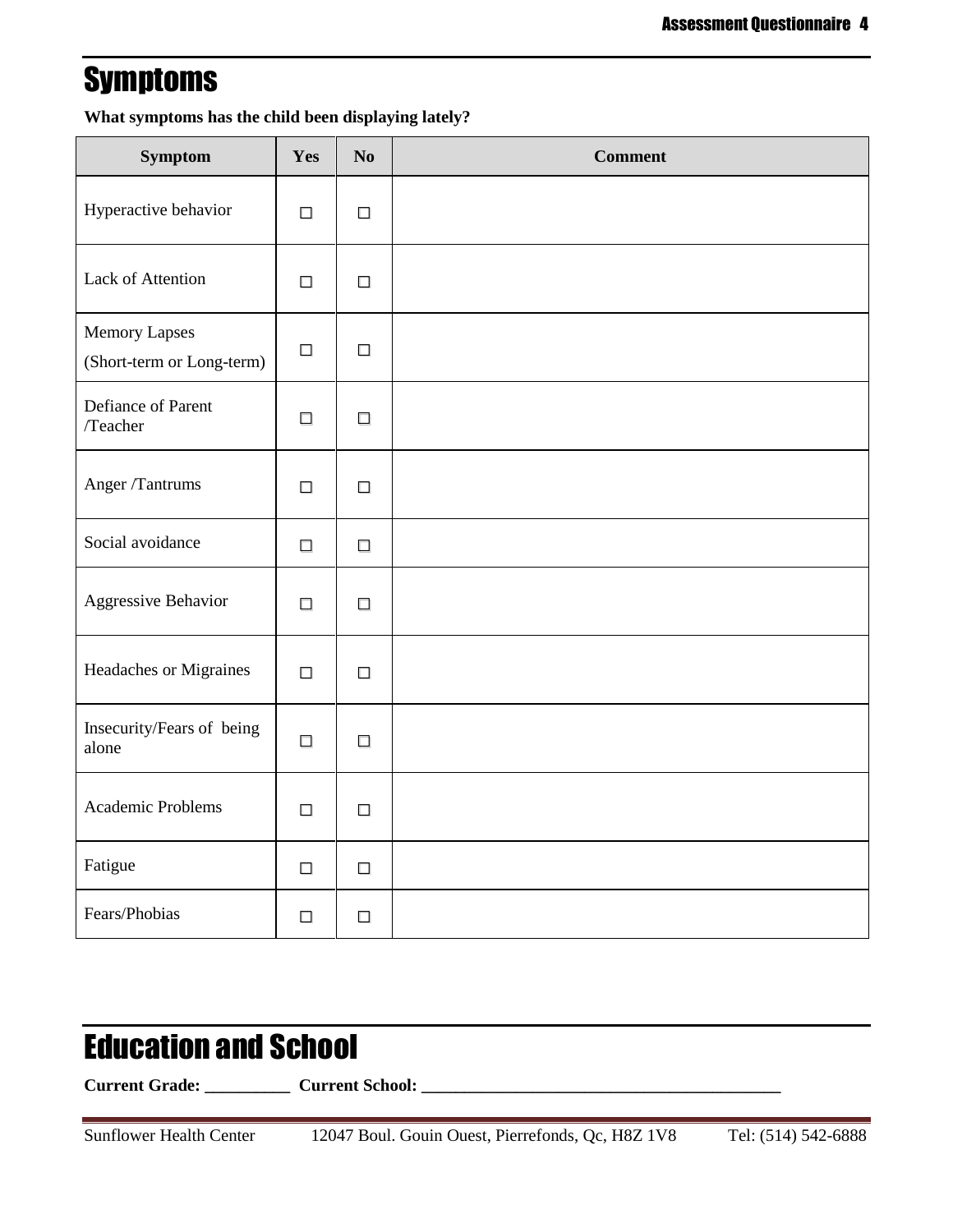| Has Been Retained a Grade in School                                                                                                                                                                                                                                              | N <sub>0</sub> |                                                             |
|----------------------------------------------------------------------------------------------------------------------------------------------------------------------------------------------------------------------------------------------------------------------------------|----------------|-------------------------------------------------------------|
| Has skipped a Grade in School                                                                                                                                                                                                                                                    | N <sub>0</sub> | Yes                                                         |
| <b>Has Difficulty with Reading</b>                                                                                                                                                                                                                                               | N <sub>0</sub> | Yes                                                         |
| <b>Has Difficulty with Math</b>                                                                                                                                                                                                                                                  | N <sub>0</sub> | Yes<br><u> 2008 - Jan Barnett, fransk politik (d. 1888)</u> |
| <b>Gets Poor Grades</b>                                                                                                                                                                                                                                                          | N <sub>0</sub> | Yes                                                         |
| <b>Has Been Tested for Special Education</b>                                                                                                                                                                                                                                     | N <sub>0</sub> | Yes                                                         |
| <b>Dislikes Going to School</b>                                                                                                                                                                                                                                                  | N <sub>0</sub> | Yes                                                         |
| <b>Is Absent from School Frequently</b>                                                                                                                                                                                                                                          | N <sub>0</sub> | Yes                                                         |
| Do you have any concerns about the quality of this child's school or teachers?                                                                                                                                                                                                   |                | N <sub>0</sub><br>Yes                                       |
| If yes, when and why? $\sqrt{2}$ and $\sqrt{2}$ and $\sqrt{2}$ and $\sqrt{2}$ and $\sqrt{2}$ and $\sqrt{2}$ and $\sqrt{2}$ and $\sqrt{2}$ and $\sqrt{2}$ and $\sqrt{2}$ and $\sqrt{2}$ and $\sqrt{2}$ and $\sqrt{2}$ and $\sqrt{2}$ and $\sqrt{2}$ and $\sqrt{2}$ and $\sqrt{2}$ |                |                                                             |
|                                                                                                                                                                                                                                                                                  |                |                                                             |

# Family

**Please describe your child's relationship with his/her family members. (If applicable)**

| <b>Name</b><br><b>Rate 1-10</b><br><b>Quality</b><br>Age |  |  |  |  |
|----------------------------------------------------------|--|--|--|--|
|----------------------------------------------------------|--|--|--|--|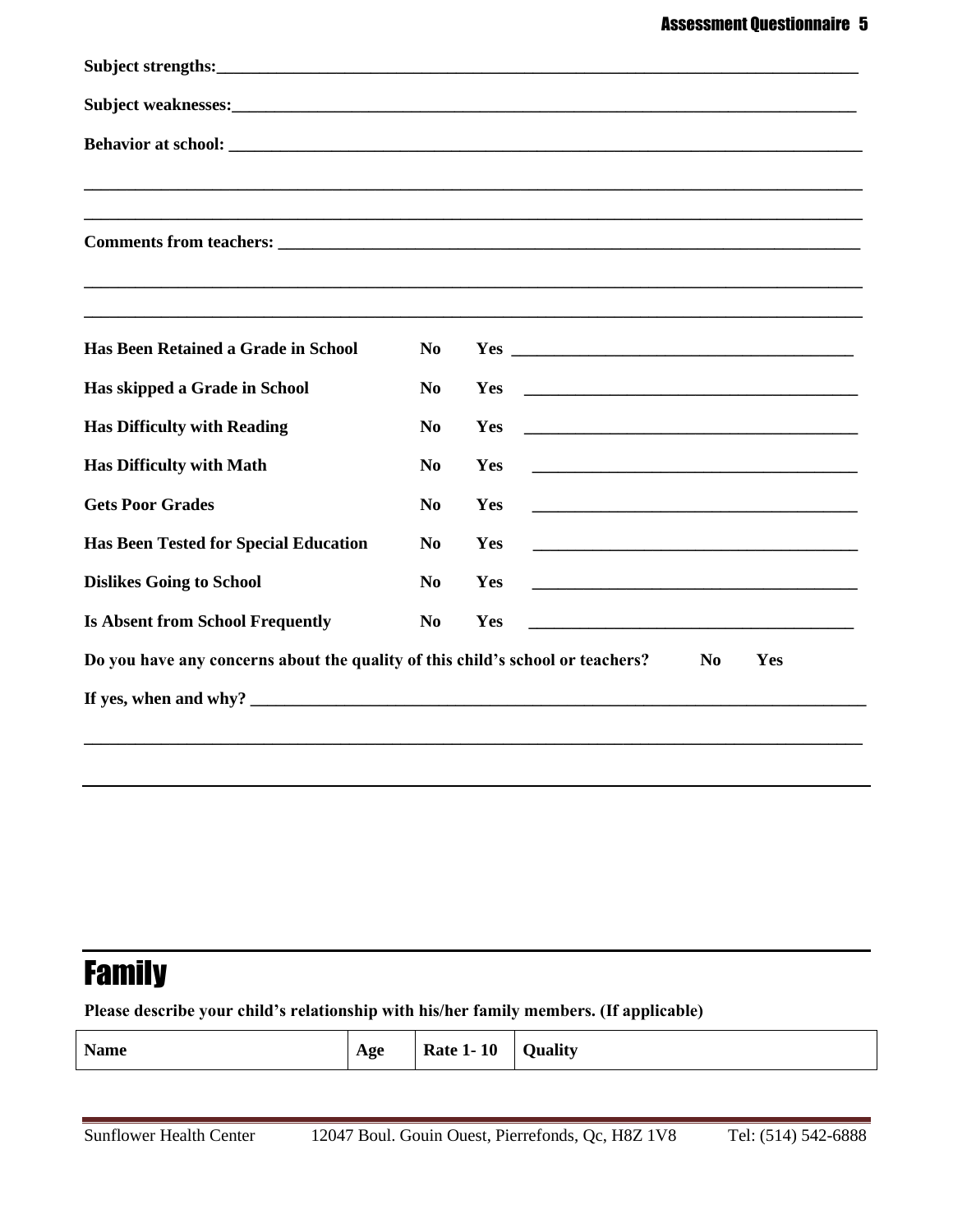## Medical History

| <b>Condition</b> | <b>Duration</b> | <b>Comments</b> |
|------------------|-----------------|-----------------|
|                  |                 |                 |
|                  |                 |                 |
|                  |                 |                 |
|                  |                 |                 |
|                  |                 |                 |
|                  |                 |                 |
|                  |                 |                 |
|                  |                 |                 |

## Medical Symptoms

**Please indicate whether this child currently has any of the following problems. If yes, describe how often.**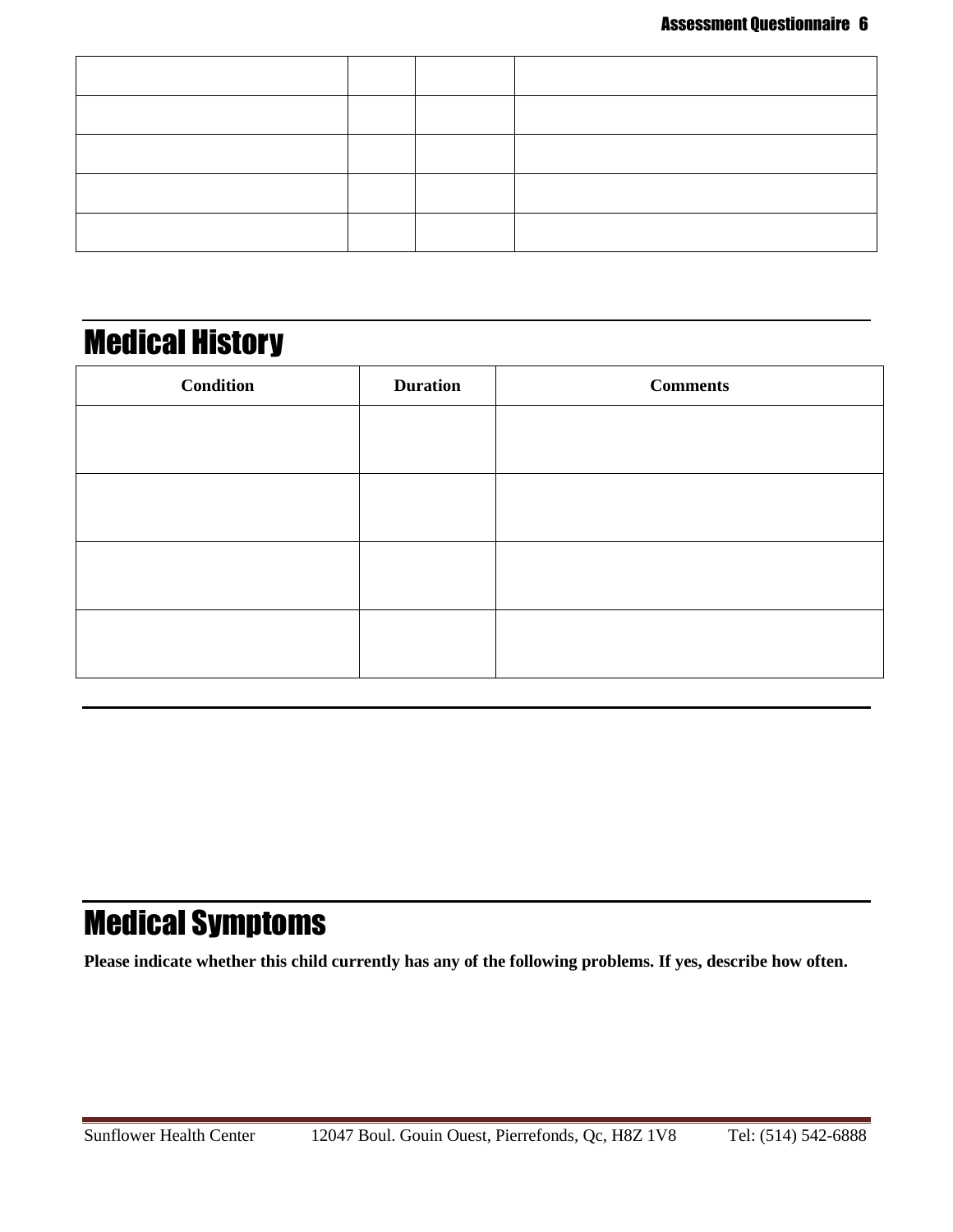| <b>Respiratory</b>     |           |                                                                                                                                                                                                                                      |
|------------------------|-----------|--------------------------------------------------------------------------------------------------------------------------------------------------------------------------------------------------------------------------------------|
| <b>Frequent Colds</b>  |           | $No$ $Yes$                                                                                                                                                                                                                           |
| <b>Chronic Cough</b>   |           | No Yes <u>and the second contract of the second contract of the second contract of the second contract of the second contract of the second contract of the second contract of the second contract of the second contract of the</u> |
| <b>Asthma</b>          | $\bf{No}$ |                                                                                                                                                                                                                                      |
| <b>Hay Fever</b>       |           | No Yes <u>examed a series of the series of the series of the series of the series of the series of the series of the series of the series of the series of the series of the series of the series of the series of the series of</u> |
| <b>Sinus Condition</b> |           | $No$ $Yes$                                                                                                                                                                                                                           |

### Cardiovascular

| Dizziness with Physical Exertion No |    |  |  |  |  |  |
|-------------------------------------|----|--|--|--|--|--|
|                                     |    |  |  |  |  |  |
| <b>Heart Murmur</b>                 | No |  |  |  |  |  |

| <b>Gastrointestinal</b> |                                                                |
|-------------------------|----------------------------------------------------------------|
|                         |                                                                |
|                         |                                                                |
|                         | <b>Constipation</b> No Yes <u>Constitution</u> No Yes No. 2014 |
| <b>Stomach Pain</b>     | $No$ $Yes$ $\overline{\phantom{a}}$                            |
| <b>Nausea</b>           |                                                                |
|                         |                                                                |

## **Genitourinary**

| <b>Urination in Pants/Bed No</b> | Yes        |
|----------------------------------|------------|
| Pain while Urination No          | <b>Yes</b> |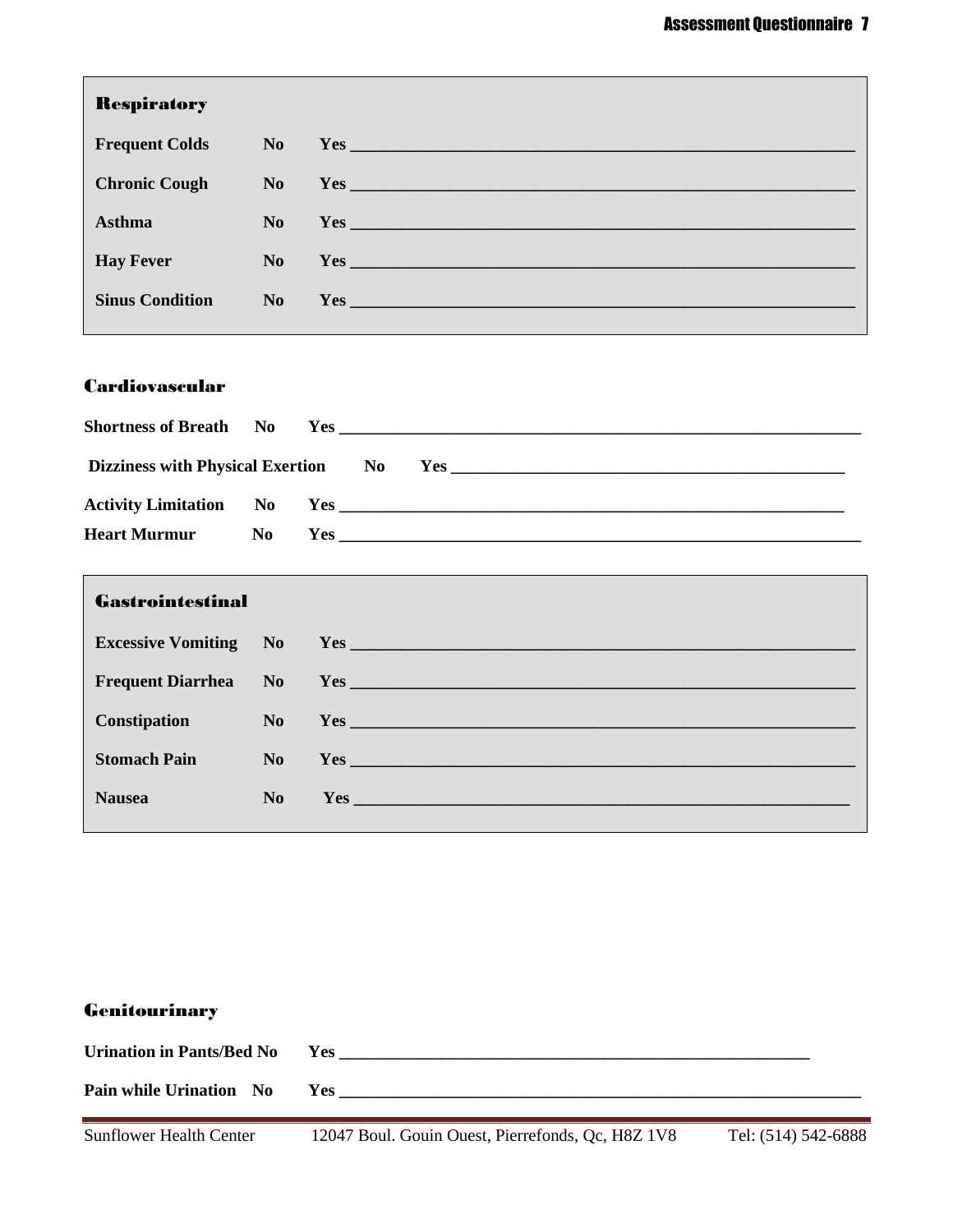| <b>Excessive Urination</b> No  | Yes: |
|--------------------------------|------|
| <b>Strong odor to Urine</b> No | Yes  |

| <b>Musculoskeletal</b> |                |                                                                                                                                                                                                                                |
|------------------------|----------------|--------------------------------------------------------------------------------------------------------------------------------------------------------------------------------------------------------------------------------|
| <b>Muscle Pain</b>     | $\bf No$       | Yes and the same state of the same state of the same state of the same state of the same state of the same state of the same state of the same state of the same state of the same state of the same state of the same state o |
|                        |                |                                                                                                                                                                                                                                |
| <b>Clumsy Walk</b>     |                | No Yes                                                                                                                                                                                                                         |
| <b>Poor Posture</b>    | $\bf No$       |                                                                                                                                                                                                                                |
|                        |                | Other Muscle Issues No Yes No Yes                                                                                                                                                                                              |
| <b>Poor balance</b>    | N <sub>o</sub> | Yes                                                                                                                                                                                                                            |

## Skin

| <b>Bruises Easily</b>    |     |                          |
|--------------------------|-----|--------------------------|
| <b>Sores</b>             |     | No Yes If yes, describe. |
|                          |     |                          |
| <b>Severe Acne</b>       |     |                          |
|                          |     |                          |
|                          |     |                          |
| <b>Blushes/turns red</b> | No. |                          |

| <b>Vision</b>          |      |                                 |
|------------------------|------|---------------------------------|
| <b>Vision Problems</b> | No 1 | Yes                             |
| <b>Wears Glasses</b>   |      |                                 |
| <b>Or Contacts</b>     |      | No Yes                          |
|                        |      | Date of Most Recent Vision Exam |
|                        |      |                                 |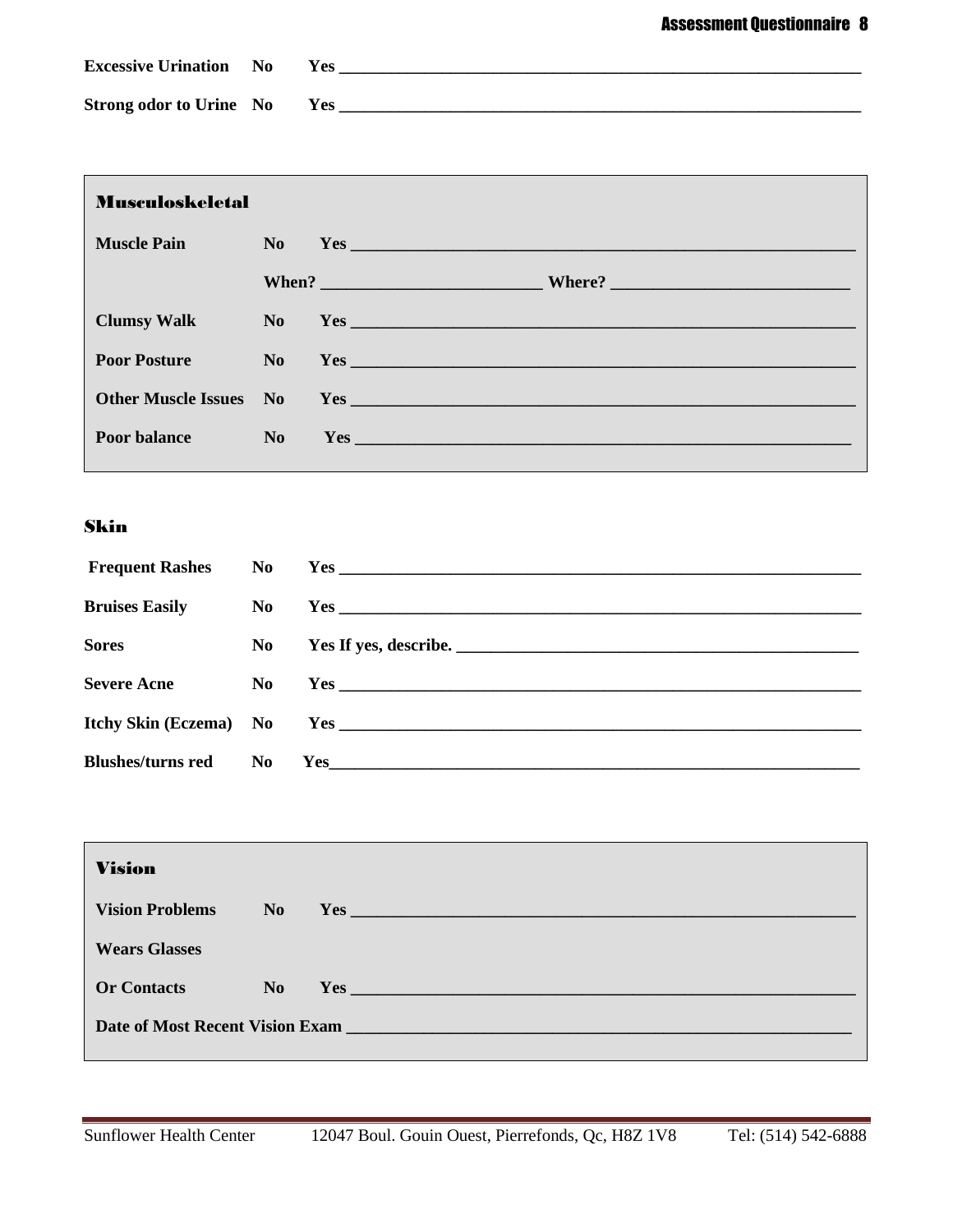| <b>Neurological</b>                                                                     |                |                                                          |  |  |  |  |  |
|-----------------------------------------------------------------------------------------|----------------|----------------------------------------------------------|--|--|--|--|--|
|                                                                                         |                | Seizures/Convulsion No Yes If yes, describe.             |  |  |  |  |  |
| <b>Speech Defects</b>                                                                   | N <sub>0</sub> |                                                          |  |  |  |  |  |
| <b>Accident Prone</b>                                                                   | N <sub>0</sub> |                                                          |  |  |  |  |  |
| <b>Bites Nails</b>                                                                      | N <sub>0</sub> |                                                          |  |  |  |  |  |
| <b>Sucks Thumb</b>                                                                      | N <sub>o</sub> |                                                          |  |  |  |  |  |
| <b>Grinds Teeth</b>                                                                     | N <sub>o</sub> |                                                          |  |  |  |  |  |
| <b>Has Tics/Twitches</b>                                                                | $\bf No$       |                                                          |  |  |  |  |  |
| <b>Bangs Head</b><br><u>a Tanzania</u>                                                  | $\bf No$       |                                                          |  |  |  |  |  |
|                                                                                         |                |                                                          |  |  |  |  |  |
|                                                                                         |                | Has child ever taken tranquilizing medication? No<br>Yes |  |  |  |  |  |
|                                                                                         |                |                                                          |  |  |  |  |  |
| Has child ever taken medication for ADD, ADHD, or similar problems?<br>$\bf{No}$<br>Yes |                |                                                          |  |  |  |  |  |
|                                                                                         |                | If yes, when? What medication?                           |  |  |  |  |  |

## Allergies

|                        |    |        | Allergy to Medicine No Yes If yes, describe. |
|------------------------|----|--------|----------------------------------------------|
| <b>Allergy to Food</b> |    | No Yes |                                              |
| <b>Other Allergies</b> |    | No Yes |                                              |
| <b>Hearing</b>         |    |        |                                              |
| <b>Ear infections</b>  | No |        |                                              |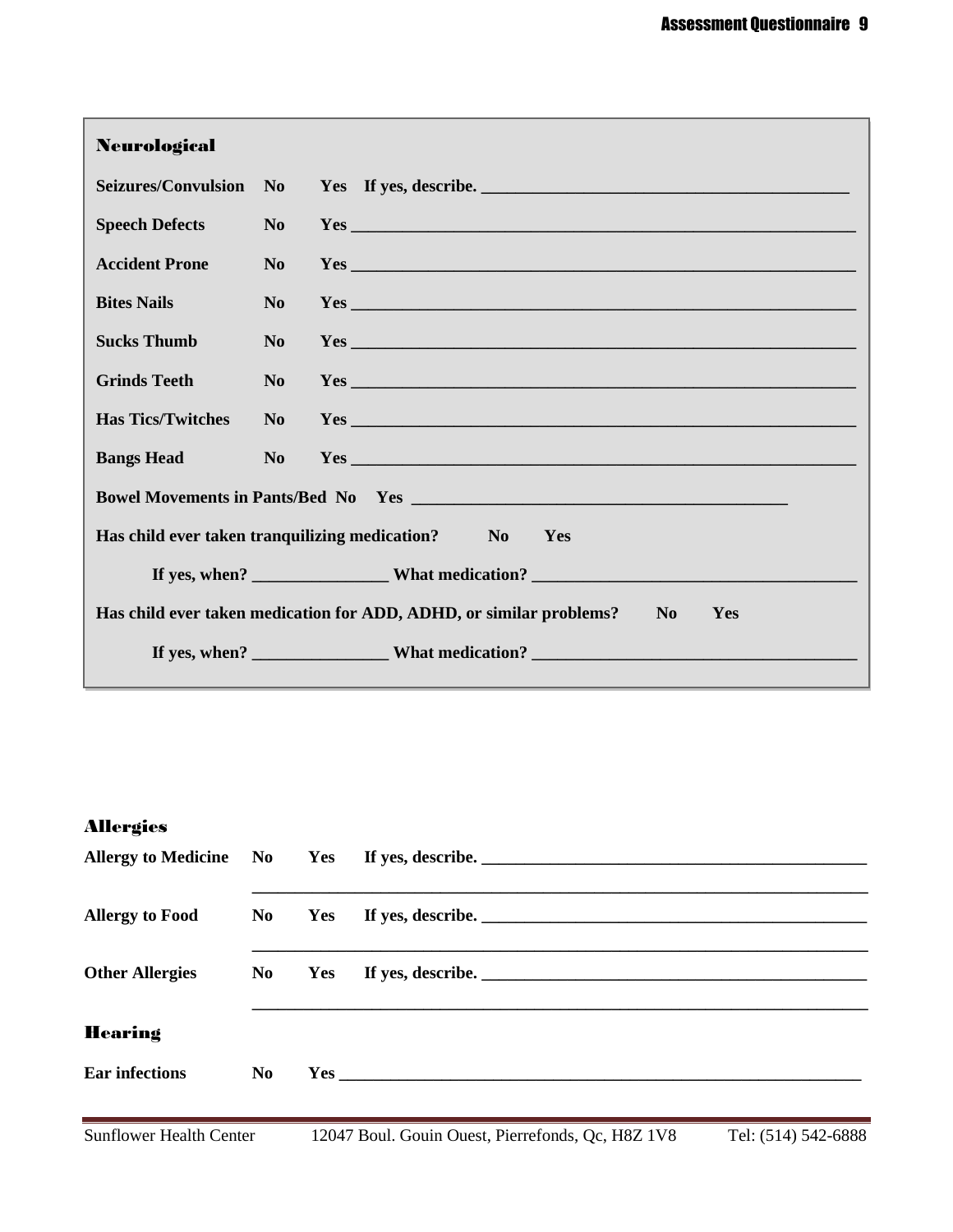|                   |                | <b>Hearing Problems No. Yes</b>                                                                                                                                                                                                |
|-------------------|----------------|--------------------------------------------------------------------------------------------------------------------------------------------------------------------------------------------------------------------------------|
|                   |                |                                                                                                                                                                                                                                |
| <b>Ear Tubes</b>  | N <sub>0</sub> |                                                                                                                                                                                                                                |
|                   |                |                                                                                                                                                                                                                                |
|                   |                |                                                                                                                                                                                                                                |
| <b>Speech</b>     |                |                                                                                                                                                                                                                                |
| <b>Stuttering</b> | N <sub>0</sub> |                                                                                                                                                                                                                                |
| Unclear Speech No |                | Yes contract the contract of the contract of the contract of the contract of the contract of the contract of the contract of the contract of the contract of the contract of the contract of the contract of the contract of t |
|                   |                |                                                                                                                                                                                                                                |
|                   |                | Date of Most Recent Speech Exam                                                                                                                                                                                                |

## Sleep

| How many hours does he/she sleep per night?                       |                                       |                                           |  |  |  |  |  |
|-------------------------------------------------------------------|---------------------------------------|-------------------------------------------|--|--|--|--|--|
| What time does he/she usually go to bed?                          |                                       |                                           |  |  |  |  |  |
| <b>Does he/she have difficulty sleeping?</b> $\Box$ Yes $\Box$ No |                                       |                                           |  |  |  |  |  |
| If so, what is the difficulty:                                    | $\Box$ Falling as leep                | $\Box$ Nightmares                         |  |  |  |  |  |
|                                                                   | $\Box$ Waking up throughout the night | $\Box$ Early Wake Up<br>$\Box$ Bedwetting |  |  |  |  |  |
|                                                                   | $\Box$ No Sleep at all                |                                           |  |  |  |  |  |
|                                                                   | Fears Sleeping alone                  |                                           |  |  |  |  |  |
| $\Box$ Other. Specify:                                            |                                       |                                           |  |  |  |  |  |
|                                                                   |                                       |                                           |  |  |  |  |  |

**Does your child feel or seem rested upon waking? □** Yes **□** No

## Medical Care

| Is this child currently on medication?                               | $\mathbf{N_0}$ | Yes |     |  |
|----------------------------------------------------------------------|----------------|-----|-----|--|
|                                                                      |                |     |     |  |
| Is this child presently taking any vitamin or health supplements? No |                |     | Yes |  |
|                                                                      |                |     |     |  |
|                                                                      |                |     |     |  |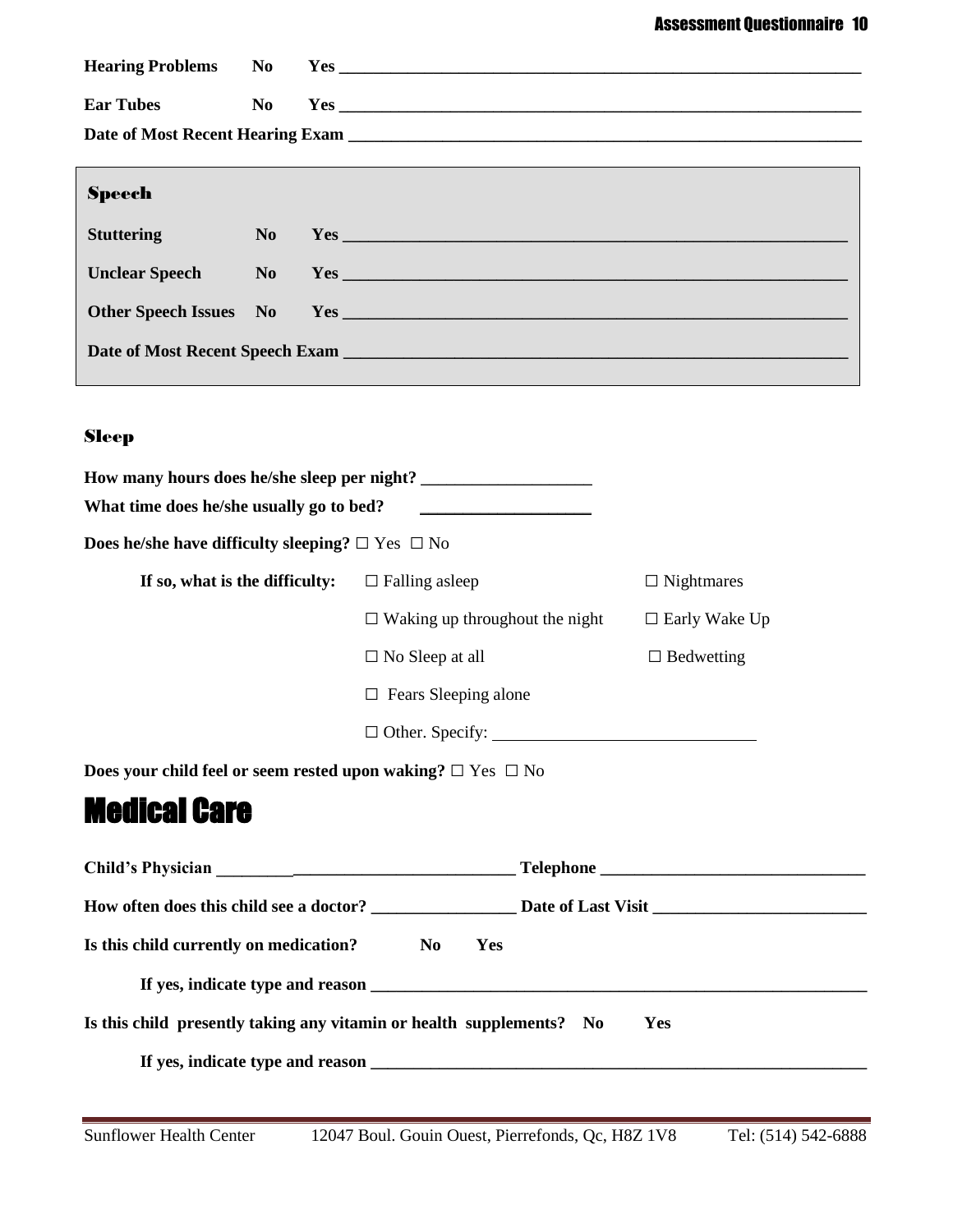# Psychological History

| Has this child ever had psychological counseling or therapy? | No. | Yes |  |
|--------------------------------------------------------------|-----|-----|--|
|                                                              |     |     |  |
|                                                              |     |     |  |
| <b>Reason for Consulting at the time</b>                     |     |     |  |
|                                                              |     |     |  |

## Mood State

**Using the scale below, where do you see your child right now?** (Please circle your response)

|                                                      | $2^{\circ}$ | $\mathcal{R}$ | 4 | $\sim$ 5 | 6 |  |                                         |
|------------------------------------------------------|-------------|---------------|---|----------|---|--|-----------------------------------------|
| No Anxiety.<br>Relax and mellow<br>most of the time. |             |               |   |          |   |  | Very Panicky.<br><b>Highly Anxious.</b> |

**Using the scale below, where do you see your child right now?** (Please circle your response)

|                 | $\overline{2}$ | $\overline{\mathbf{3}}$ | 4 5 6 7 |  | 8 <sup>8</sup> | - 9 |                        |
|-----------------|----------------|-------------------------|---------|--|----------------|-----|------------------------|
| Happy<br>Joyful |                |                         | Sad     |  |                |     | Depressed<br>Apathetic |

#### **Has your child ever spoken about committing suicide? □** Yes **□** No

*If Yes, please specify.*

## **Diet**

**Consider what your child would eat on a typical day.**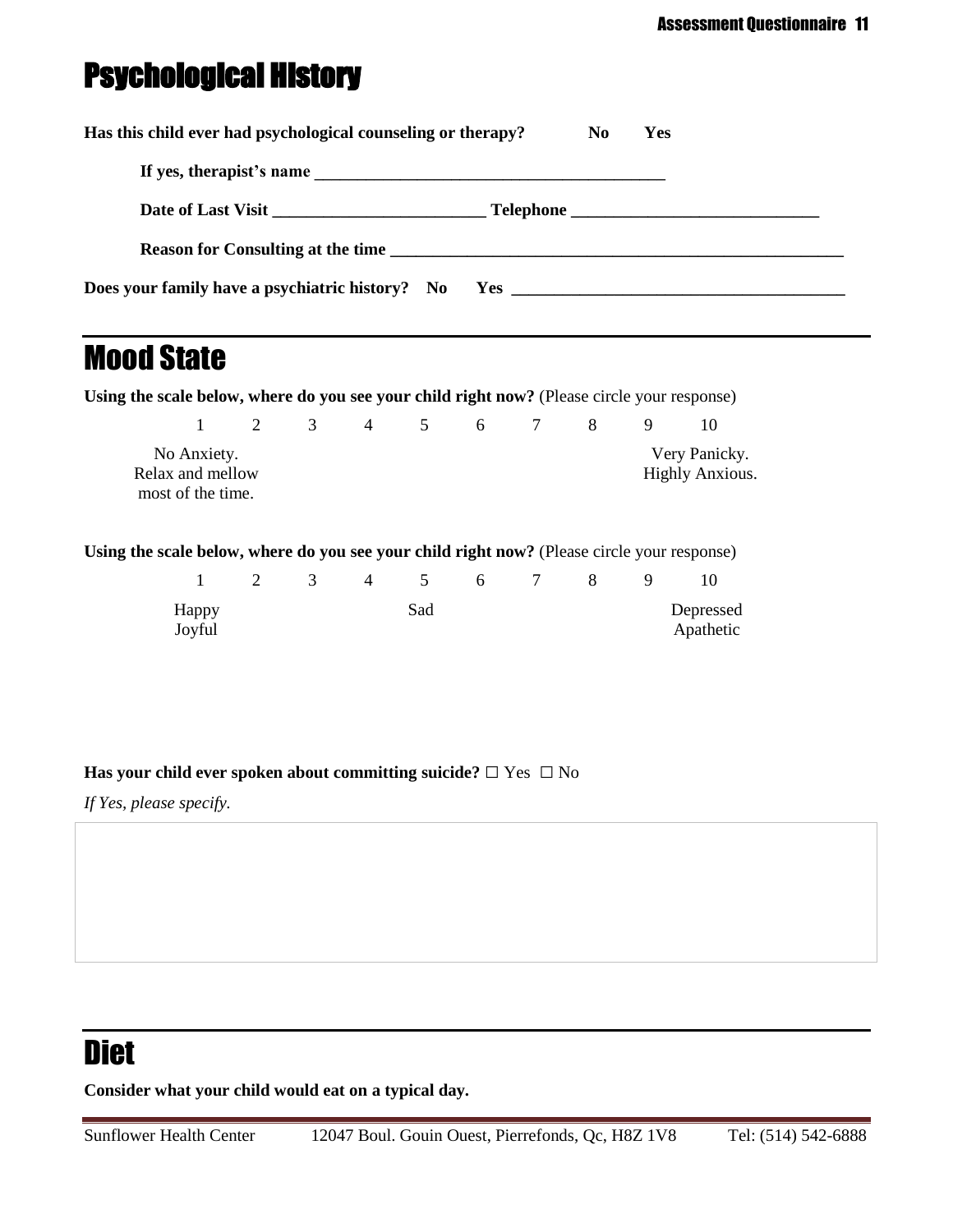#### Assessment Questionnaire 12

| Food                                                             | Yes    | N <sub>0</sub> | <b>How Many Portions Per Day?</b> |
|------------------------------------------------------------------|--------|----------------|-----------------------------------|
| Dairy<br>(i.e. Milk, Yogurt, Cheese, etc)                        | $\Box$ | $\Box$         |                                   |
| Grains<br>(i.e. Bread, Cereal, etc)                              | $\Box$ | $\Box$         |                                   |
| Vegetables                                                       | $\Box$ | $\Box$         |                                   |
| Fruit                                                            | $\Box$ | $\Box$         |                                   |
| Meat<br>(i.e. Beef, Chicken, Turkey, etc)                        | $\Box$ | $\Box$         |                                   |
| <b>Meat Alternatives</b><br>(i.e. Soy based products, tofu, etc) | $\Box$ | $\Box$         |                                   |
| Fish<br>(i.e. Salmon, Tuna, etc)                                 | $\Box$ | $\Box$         |                                   |
| Caffeine<br>(i.e. Chocolate, colas, coffee, tea, energy drinks)  | $\Box$ | $\Box$         |                                   |
| Candy, energy bars, protein shakes                               | $\Box$ | $\Box$         |                                   |

## Exercise

**Does your child exercise regularly? □** Yes **□** No

| <b>Type of Exercise</b> | Frequency | <b>Comments</b> |
|-------------------------|-----------|-----------------|
|                         |           |                 |
|                         |           |                 |
|                         |           |                 |

# Hobbies/Interests/Activities

**List some of your child's favorite hobbies, interests and activities.**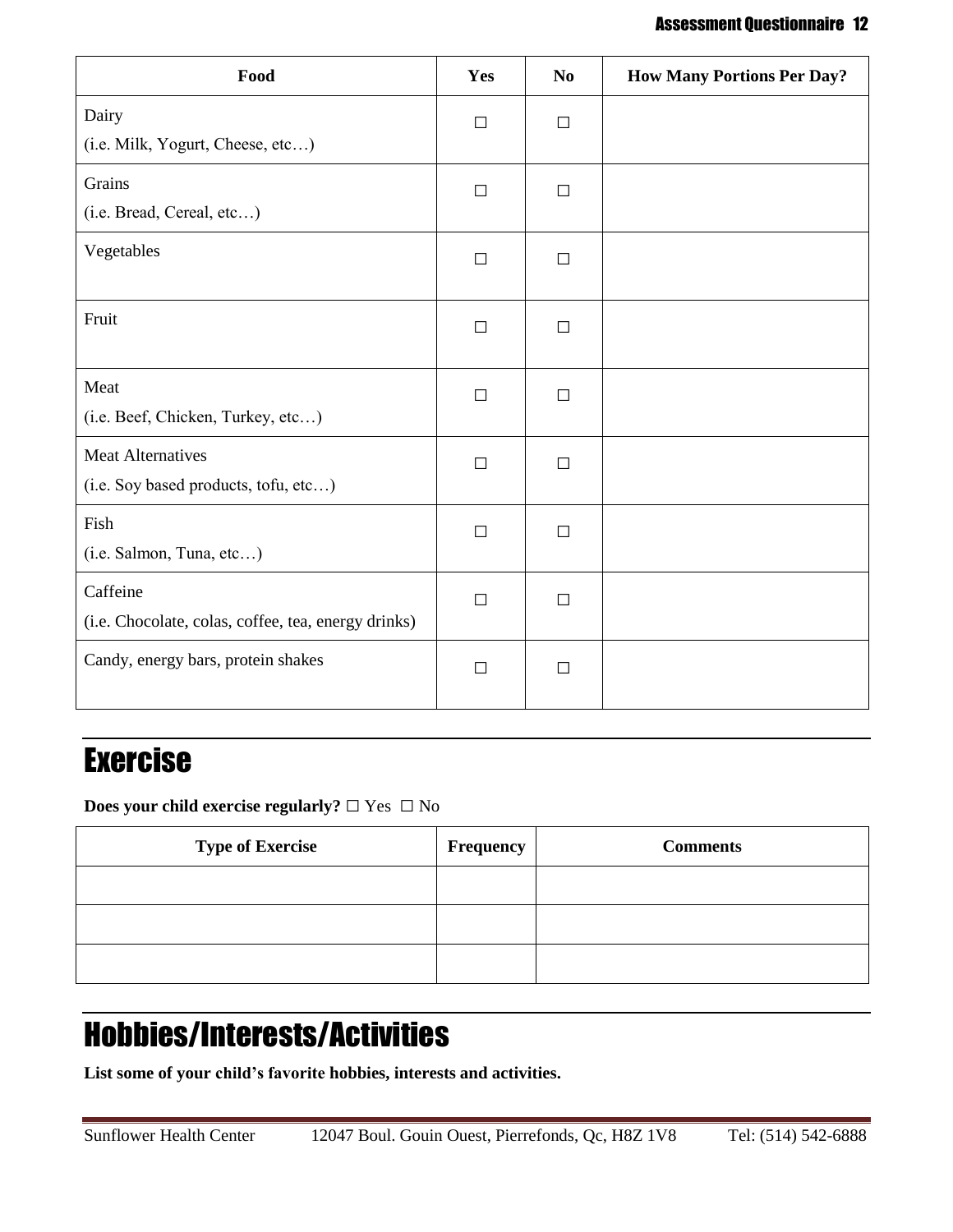| Hobby/Interest/Activity | <b>Frequency</b> | Why does he/she enjoy this activity? |
|-------------------------|------------------|--------------------------------------|
|                         |                  |                                      |
|                         |                  |                                      |
|                         |                  |                                      |
|                         |                  |                                      |
|                         |                  |                                      |

## Additional Comments

**Is there anything else you feel is important to share right now?**

## Authorization to Release Confidential Information

**I understand that the health professionals at Clinique PsySanté use a multi-disciplinary team approach and may share pertinent information regarding my child's case with each other only. The purpose of this is solely to better serve the interests of my child/family. I authorize this sharing amongst the health professionals at PsySanté.** 

**Signature** of main custodial parent/legal guardian:

**Date: \_\_\_\_\_\_\_\_\_\_\_\_\_\_\_\_\_\_\_\_\_\_\_\_\_\_\_\_\_\_**

**------------------------------------------------------------------------------------------------------------------------------**